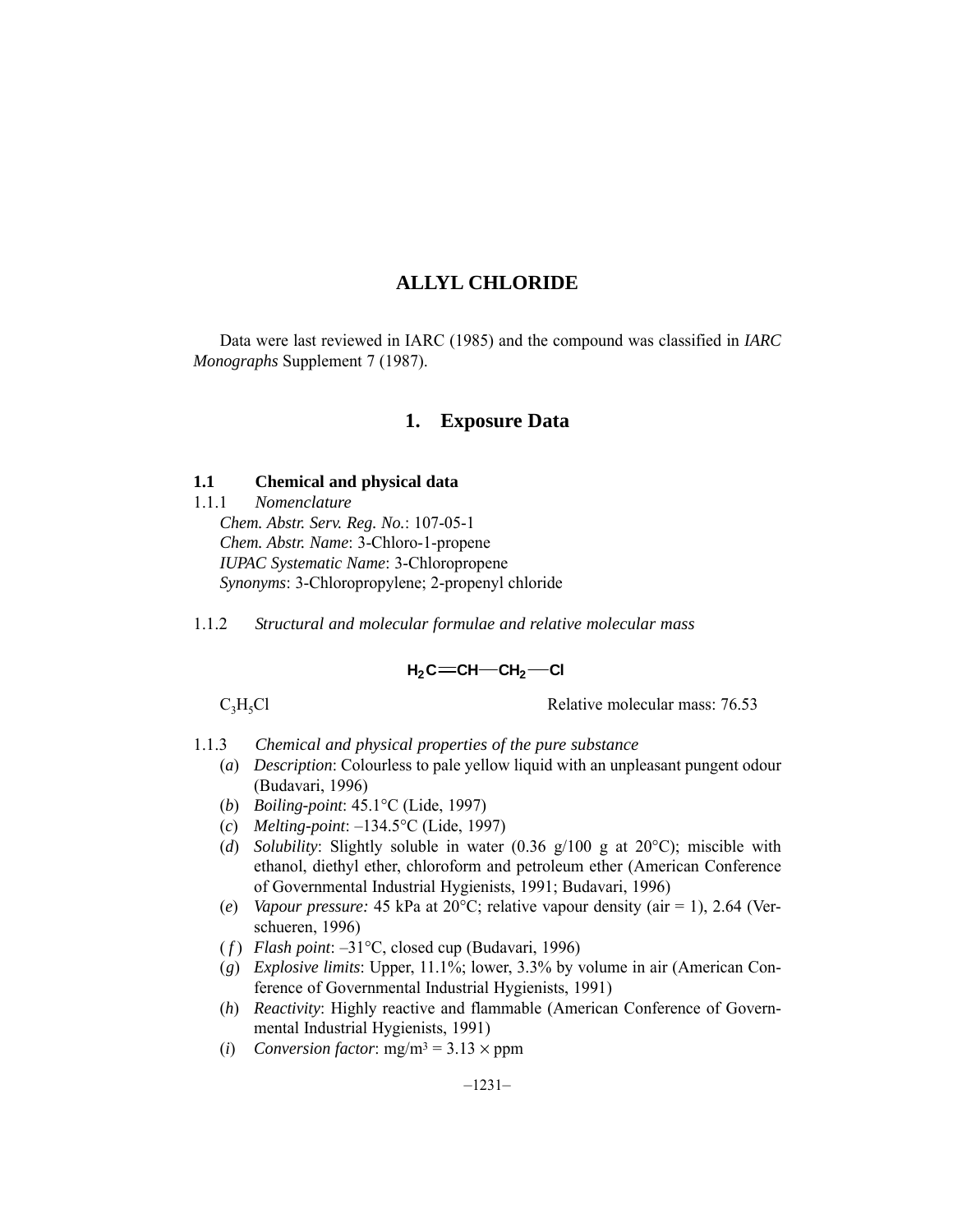## 1232 IARC MONOGRAPHS VOLUME 71

## **1.2 Production and use**

World production of allyl chloride in 1989–90 was estimated to be 500–600 thousand tonnes per year. Production facilities in 1990 were reported in Brazil, China, the Czech Republic, France, Germany, Japan, the Netherlands, Poland and the United States (Kneupper & Saathoff, 1993).

Allyl chloride is used to make intermediates for downstream derivatives such as resins and polymers. Approximately 90% of allyl chloride production is used to synthesize epichlorohydrin, which is used as a basic building block for epoxy resins and in glycerol synthesis. Allyl chloride is also a starting material for allyl ethers of phenols, bisphenol A and phenolic resins, and for some allyl esters. Other compounds made from allyl chloride are quaternary amines used in chelating agents and quaternary ammonium salts, which are used in water clarification and sewage sludge flocculation (Kneupper  $\&$ Saathoff, 1993).

## **1.3 Occurrence**

## 1.3.1 *Occupational exposure*

According to the 1981–83 National Occupational Exposure Survey (NOES, 1997), approximately 3000 workers in the United States were potentially exposed to allyl chloride (see General Remarks). Occupational exposure to allyl chloride may occur in its manufacture and in the production of epichlorohydrin, glycerol and a wide range of other chemical products.

## 1.3.2 *Environmental occurrence*

Although the production and use of allyl chloride may result in its release to the environment, few data are available (United States National Library of Medicine, 1998).

## **1.4 Regulations and guidelines**

The American Conference of Governmental Industrial Hygienists (ACGIH) (1997) has recommended 3 mg/m<sup>3</sup> as the 8-h time-weighted average threshold limit value for occupational exposures to allyl chloride in workplace air. Similar values have been used as standards or guidelines in many countries (International Labour Office, 1991).

No international guideline for allyl chloride in drinking-water has been established (WHO, 1993).

## **2. Studies of Cancer in Humans**

Olsen *et al*. (1994) reported on the results of a retrospective cohort mortality study of workers in Texas, United States, with potential exposure to epichlorohydrin (see this volume) and allyl chloride. The cohort consisted of 1064 men employed in the epoxy resin, glycerine and allyl chloride/epichlorohydrin production areas of a large chemical facility between 1957 and 1986. Follow-up was carried out until 1989. Mortality was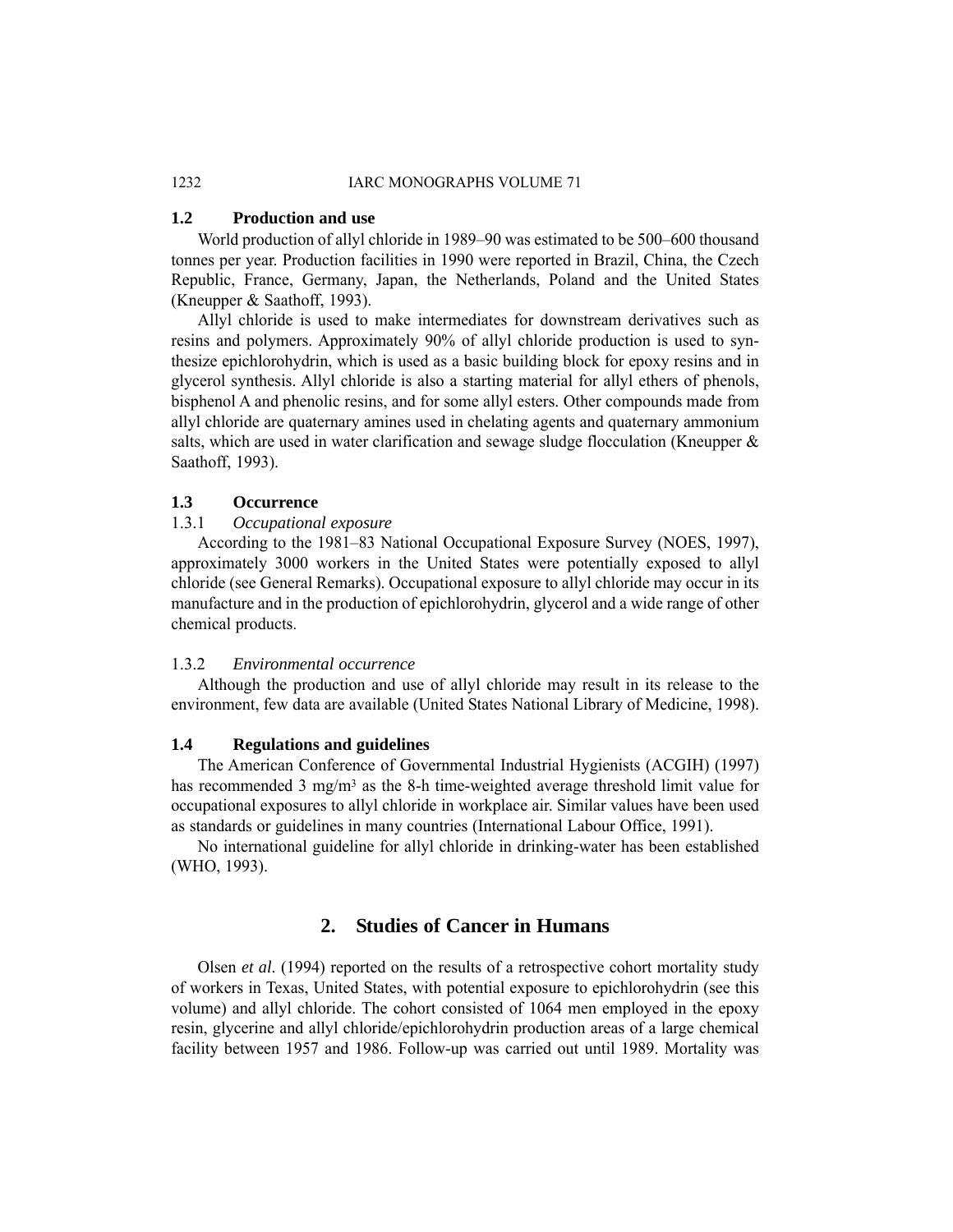compared with national rates and company rates for other facilities. There was no exposure to allyl chloride in the epoxy resin area. Exposures to allyl chloride were estimated to be between 1 and 5 ppm [3.1 and 15.7 mg/m3] in the glycerine area before 1970 and occasionally in some jobs in the allyl chloride/epichlorohydrin area, although respiratory protection may have been worn by these workers. There were 66 deaths (standardized mortality ratio (SMR), 0.8; 95% confidence interval (CI), 0.6–1.0). Ten cancers were observed (SMR, 0.5; 95% CI, 0.2–0.9, compared with national rates) in the entire cohort and no association between site-specific cancer risks and exposure to allyl chloride was observed.

## **3. Studies of Cancer in Experimental Animals**

Allyl chloride was tested for carcinogenicity by gavage in mice and rats, by skin application in mice, both by repeated application and in a two-stage assay, and by intraperitoneal injection in mice. Following its oral administration to mice in an experiment that was compromised by high mortality in males, a nonsignificant increase in the incidence of squamous cell papillomas and carcinomas of the forestomach was observed in both sexes; the experiment in rats was inadequate for evaluation. No skin tumours were observed in mice following repeated skin applications; however, a single application followed by treatment with 12-*O*-tetradecanoylphorbol 13-acetate (TPA) increased the incidence of tumour-bearing mice from 6/90 in the TPA controls to 7/30 in treated mice  $(p < 0.025)$  and reduced the time to first papilloma from 449 days to 197 days. Following intraperitoneal injection in strain A mice, there was a marginal increase in the multiplicity of lung adenomas (IARC, 1985).

## **4. Other Data Relevant to an Evaluation of Carcinogenicity and its Mechanisms**

## **4.1 Absorption, distribution, metabolism and excretion**

4.1.1 *Humans*

No data were available to the Working Group.

## 4.1.2 *Experimental systems*

Allyl chloride is presumed to be metabolized to allyl alcohol, which could then be further metabolized via two pathways to form either acrolein or glycidol, from which a variety of metabolites could result. Metabolites identified in rat urine are 3-hydroxypropylmercapturic acid and allyl mercapturic acid and its sulfoxide. Allyl glutathione and *S*-allyl-L-cysteine have been detected in the bile of dosed rats. In-vitro metabolism of allyl chloride results in haem destruction in microsomal cytochrome P450 (IARC, 1985).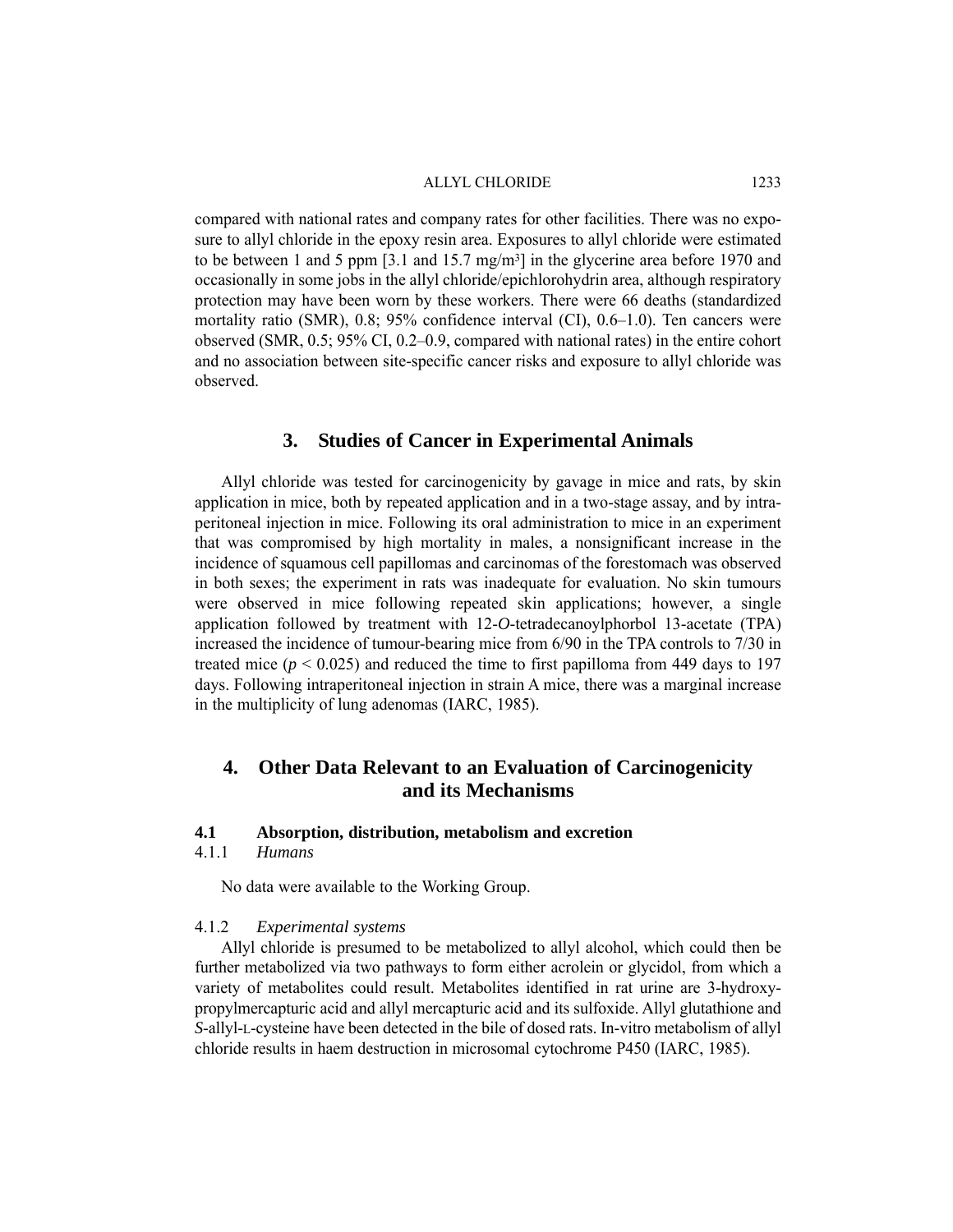Activation of allyl chloride to genotoxic substances appears to involve aldehydes, since inhibition of aldehyde dehydrogenase by cyanamide increases the mutagenic activity in *Salmonella typhimurium* TA100; on the other hand neither SKF525 nor 1,1,1-trichloropropene-2,3-oxide affect the mutagenicity, so that metabolic activation via an epoxide is unlikely (Neudecker & Henschler, 1986).

## **4.2 Toxic effects**

## 4.2.1 *Humans*

Workers exposed to allyl chloride at concentrations ranging from 1 to 113 ppm [3–350 mg/m<sup>3</sup>] for 16 months showed enzymatic evidence of liver damage, which was reversible. One report described impaired kidney function in workers exposed to unknown concentrations. A reversible polyneuropathy was also described (IARC, 1985). A later study in China indicated that two-thirds of 26 workers in one factory exposed to allyl chloride at concentrations of  $2.6-6650$  mg/m<sup>3</sup> for  $2.5-6$  years during the production of allyl sulfonate from allyl chloride and sodium sulfite developed symptoms and signs of polyneuropathy. Thirteen of 27 workers in another factory in China who were exposed to allyl chloride at concentrations in the range of  $0.2-25.1$  mg/m<sup>3</sup> for  $1-4.5$  years showed similar but much milder symptoms of neuropathy, without evident neurological signs (He & Zhang, 1985; He *et al*., 1985).

No evidence of liver or kidney dysfunction was found in 73 male workers employed for an average of 8.2 years (range, 0.5–23 years) in a plant in the Netherlands producing allyl chloride, 1,3-dichloropropene, epichlorohydrin and hexachlorocyclopentadiene. Mean allyl chloride concentrations ranged from 0.21 to 2.89 mg/m<sup>3</sup>; the values for hexachlorocyclopentadiene ranged from 0.01 to 0.23 mg/m3. Exposures to 1,3-dichloropropene and epichlorohydrin were well below the current maximum allowable concentrations. The results of the liver and kidney function tests were compared with those of 35 men in the same plant who were not occupationally exposed to these chemicals (Boogaard *et al*., 1993).

It has been suggested that co-exposure to allyl chloride and epichlorohydrin may increase the risk of heart disease mortality. A study population of workers at a plant in Texas, United States, was divided into groups with a likelihood of exposure to allyl chloride in conjunction with high, moderate, low or nil exposure to epichlorohydrin. The SMR for heart disease mortality was 1.2 for 160 workers for whom exposure to allyl chloride and high/moderate exposure to epichlorohydrin had occurred, compared with 0.6 for 35 workers with low/nil co-exposure to epichlorohydrin, 0.7 for 88 workers who were probably not exposed to allyl chloride but who had potentially been heavily exposed to epichlorohydrin and 0.5 for 116 workers who also were probably not exposed to allyl chloride but had had light exposure to epichlorohydrin (Enterline *et al*., 1990). It has been argued that important confounders and specific exposure data were not considered (Ross, 1990) and the need for further research on this apparent association has been stressed (Enterline, 1990).

A retrospective cohort mortality study in Texas, United States (see also Section 2) failed to confirm an effect of co-exposure upon mortality (Olsen *et al*., 1994). However,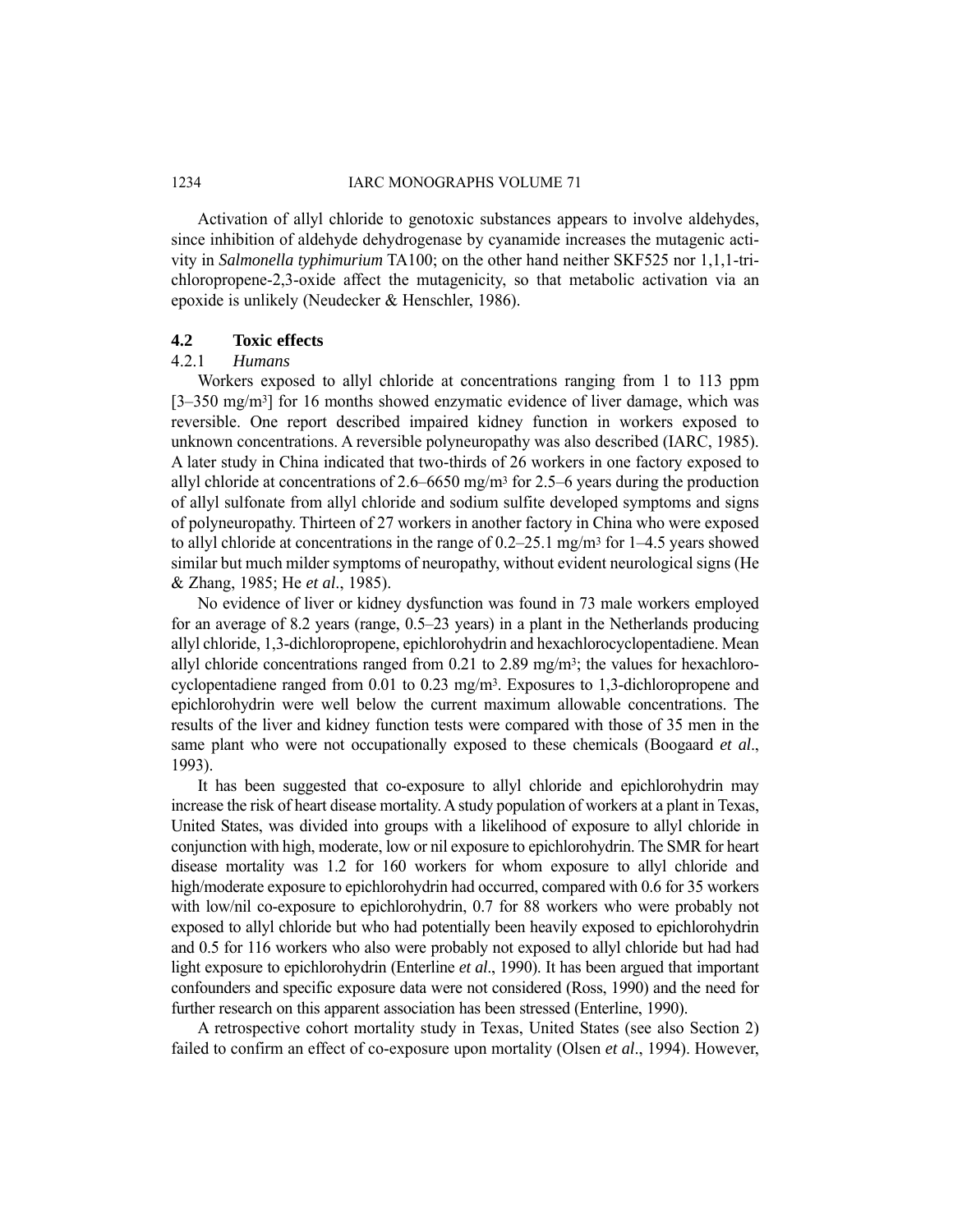the authors noted that the results were limited by the cohort size, duration of follow-up, relatively small numbers of observed and expected deaths and the level of potential exposure to epichlorohydrin.

## 4.2.2 *Experimental systems*

Following inhalation exposure to allyl chloride, necrosis in the respiratory tract was the usual cause of death in rats and guinea-pigs. Major systemic effects were degenerative changes in kidney and liver in rats, guinea-pigs and rabbits inhaling 8 ppm [25 mg/m<sup>3</sup>] for 7 h per day on five days per week for five weeks, whereas 3 ppm [9.3 mg/m3] for six months under the same conditions produced no observed effect in these species or in dogs. Exposure of rabbits and cats to allyl chloride atmospheres of 206 mg/m3 for 6 h per day on six days per week for three months resulted in partially reversible flaccid paralysis with muscular atrophy in rabbits; cats were less affected. Exposure to 17.5 mg/m3 had no effect in either species. Subcutaneous injection of 50 mg/kg bw allyl chloride also resulted in peripheral neuropathy in rabbits (IARC, 1985).

Mice treated orally with 300 or 500 mg/kg bw allyl chloride on three days per week for two to 17 weeks developed focal kidney damage and degeneration in many peripheral nerves and roots (He *et al*., 1981), confirming earlier observations in other species. Peripheral nerve fibre degeneration was also confirmed in rabbits treated by subcutaneous injection (He *et al*., 1985).

Male ICR mice were given single subcutaneous injections of allyl chloride at dose levels of 496–1037 mg/kg bw (LD<sub>50</sub> by this route being 621 mg/kg bw; 95% CI, 522– 739 mg/kg bw). Mice dying within 24 h showed consistent, severe haemorrhage and oedema of the lung and inconsistent, non-dose-related damage to the liver and kidney. The latter was not observed in mice killed on day 7, when histopathological changes were confined to the testes (Omura *et al*., 1993), a novel finding.

## **4.3 Reproductive and developmental effects**

## 4.3.1 *Humans*

No data were available to the Working Group.

## 4.3.2 *Experimental systems*

Inhalation exposure to allyl chloride of high purity was not teratogenic to either rats or rabbits (IARC, 1985). However, intraperitoneal administration of allyl chloride (80  $mg/kg$  bw) to pregnant rats on gestation days  $1-15$  was reported to increase the frequencies of resorptions and of fetuses with short snout and protruding tongue. The authors intended to investigate possible reasons for the differences between the results from the two studies (Hardin *et al*., 1981).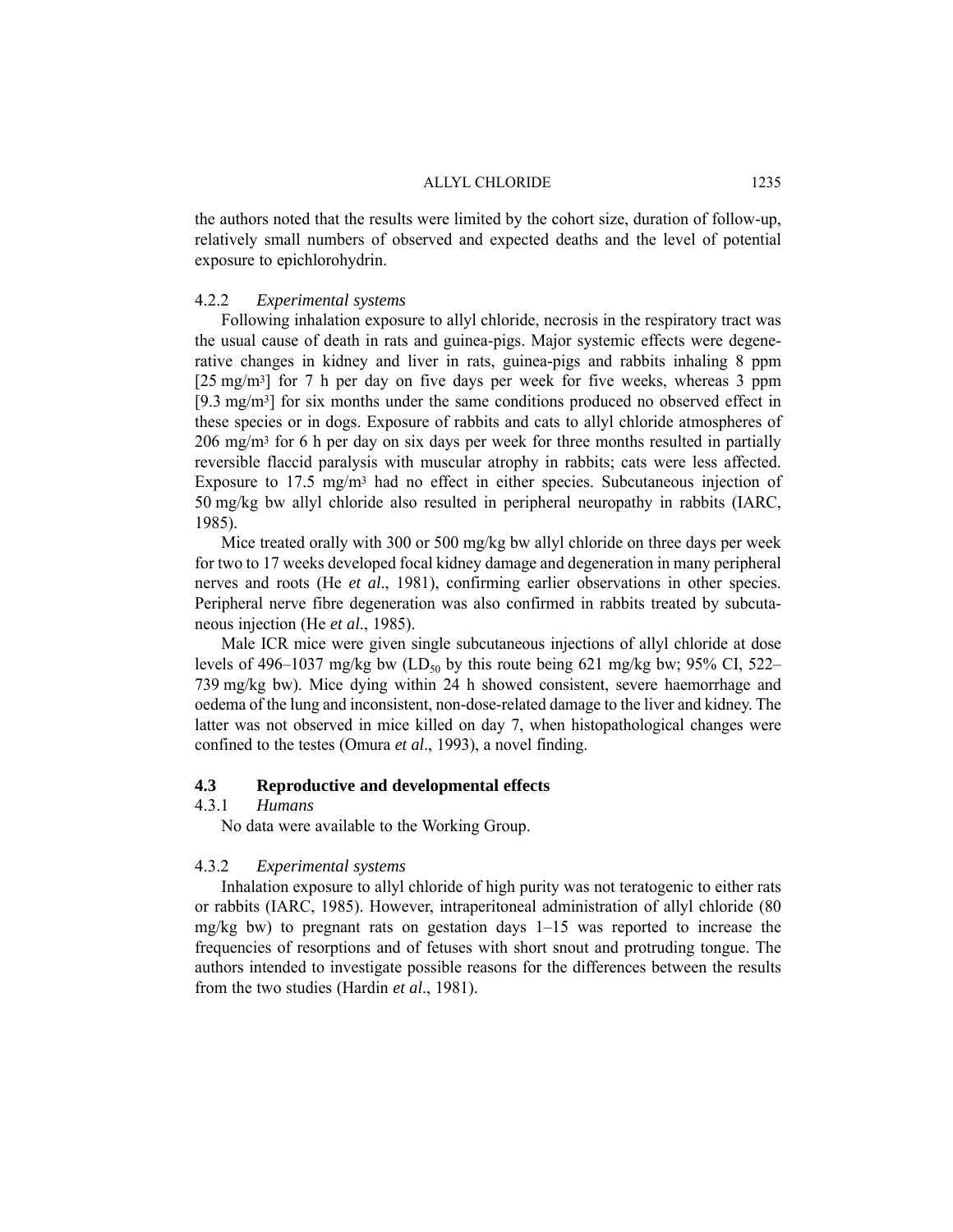### 1236 **IARC MONOGRAPHS VOLUME 71**

## **4.4 Genetic and related effects**

## 4.4.1 *Humans*

No data were available to the Working Group.

## 4.4.2 *Experimental systems* (see Table 1 for references)

Allyl chloride caused DNA damage in bacteria, was mutagenic to bacteria and fungi and induced gene conversion in yeast. It also induced chromosomal aberrations in cultured Chinese hamster lung cells, this activity being greater in the absence of an exogenous activation system. Allyl chloride can bind to isolated DNA, although it is a weak alkylating agent. Five alkylated bases have been identified: *N*3-allyladenine, *N*6-allyladenine, *N*2-allylguanine, *N*7-allylguanine and *O*6-allylguanine (Eder *et al*., 1987).

## **5. Evaluation**

There is *inadequate evidence* in humans for the carcinogenicity of allyl chloride.

There is *inadequate evidence* in experimental animals for the carcinogenicity of allyl chloride.

## **Overall evaluation**

Allyl chloride is *not classifiable as to its carcinogenicity to humans (Group 3)*.

## **6. References**

- American Conference of Governmental Industrial Hygienists (1991) *Documentation of the Threshold Limit Values and Biological Exposure Indices*, 6th Ed., Vol. 1, Cincinnati, OH, pp. 37–42
- American Conference of Governmental Industrial Hygienists (1997) *1997 TLVs® and BEIs®*, Cincinnati, OH, p. 15
- Bignami, M., Conti, G., Conti, L., Crebelli, R., Misuraca, F., Puglia, A.M., Randazzo, R., Sciandrello, G. & Carere, A. (1980) Mutagenicity of halogenated aliphatic hydrocarbons in *Salmonella typhimurium*, *Streptomyces coelicolor* and *Aspergillus nidulans*. *Chem.-biol. Interact.*, **30**, 9–23
- Boogaard, P.J., Rocchi, P.S.J. & van Sittert, N.J. (1993) Effects of exposure to low concentrations of chlorinated hydrocarbons on the kidney and liver of industrial workers. *Br. J. ind. Med.*, **50**, 331–339
- Budavari, S., ed. (1996) *The Merck Index*, 12th ed., Whitehouse Station, NJ, Merck & Co., p. 53
- Eder, E., Neudecker, T., Lutz, D. & Henschler, D. (1980) Mutagenic potential of allyl and allylic compounds. Structure–activity relationship as determined by alkylating and direct in vitro mutagenic properties. *Biochem. Pharmacol*., **29**, 993–998
- Eder, E., Neudecker, T., Lutz, D. & Henschler, D. (1982) Correlation of alkylating and mutagenic activities of allyl and allylic compounds: standard alkylation test vs. kinetic investigation. *Chem.-biol. Interact.*, **30**, 303–315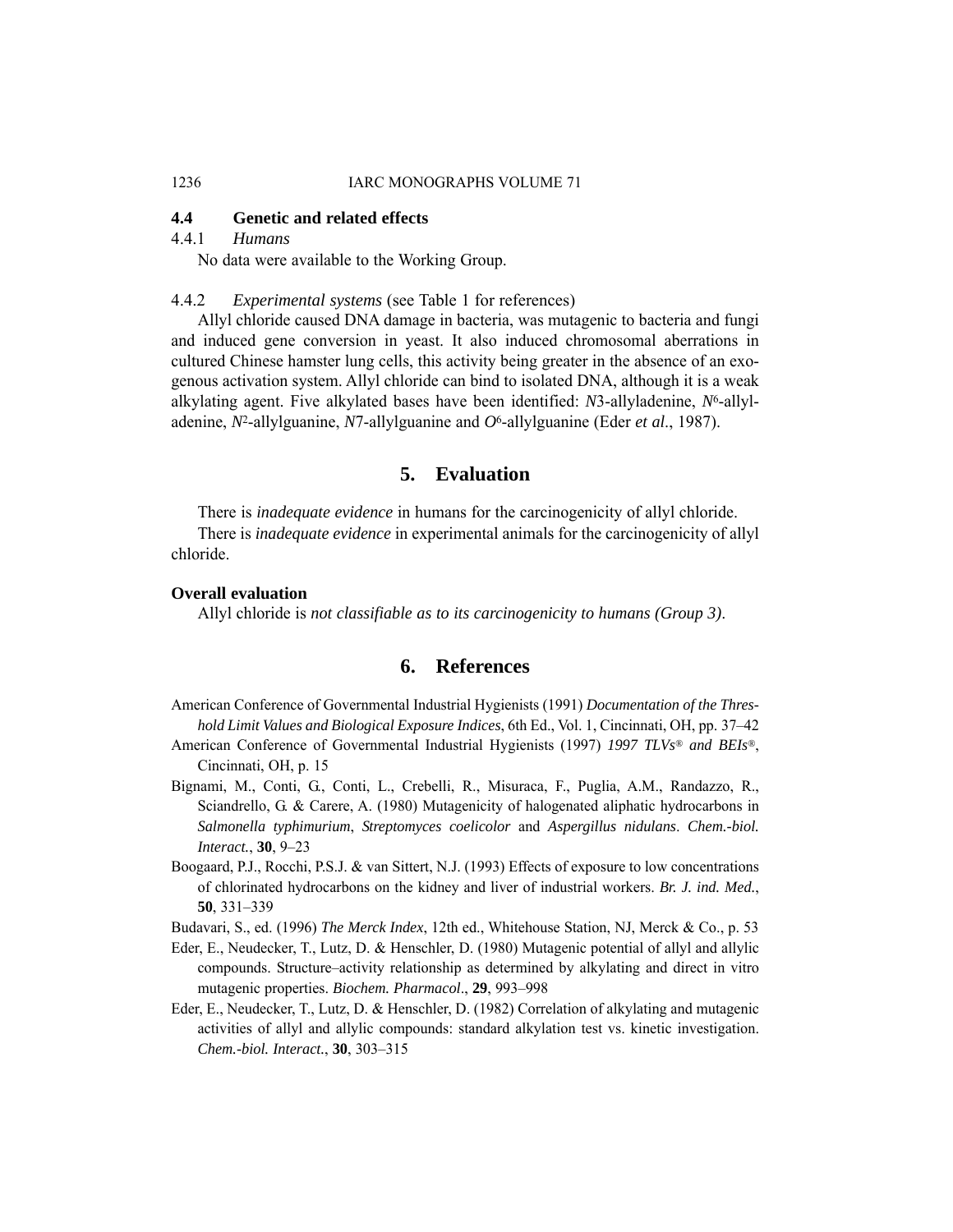| Test system                                                                      | Result <sup>a</sup>                         |                                          | Dose <sup>b</sup> | Reference                       |
|----------------------------------------------------------------------------------|---------------------------------------------|------------------------------------------|-------------------|---------------------------------|
|                                                                                  | Without<br>exogenous<br>metabolic<br>system | With<br>exogenous<br>metabolic<br>system | (LED or HID)      |                                 |
| ECD, <i>Escherichia coli pol</i> $A^+/pol A^-$ differential toxicity (spot test) | $\! + \!\!\!\!$                             | NT                                       | 9400              | McCoy et al. (1978)             |
| SA0, Salmonella typhimurium TA100, reverse mutation                              | -                                           |                                          | $9400$ /disk      | McCoy et al. (1978)             |
| SA0, Salmonella typhimurium TA100, reverse mutation                              |                                             | $^{(+)}$                                 | 2350              | Bignami et al. (1980)           |
| SA0, Salmonella typhimurium TA100, reverse mutation                              | $^{+}$                                      | $^{(+)}$                                 | 1150              | Eder et al. (1980)              |
| SA0, Salmonella typhimurium TA100, reverse mutation                              | $^+$                                        | NT                                       | 0.02              | Norpoth et al. (1980)           |
| SA0, Salmonella typhimurium TA100, reverse mutation                              | $^{+}$                                      | NT                                       | $0.05^{\circ}$    | Simmon (1981)                   |
| SA0, Salmonella typhimurium TA100, reverse mutation                              | $^{+}$                                      | $^{(+)}$                                 | NG                | Eder et al. (1982)              |
| SA0, Salmonella typhimurium TA100, reverse mutation                              | $^{(+)}$                                    | $^{+}$                                   | 250               | Neudecker & Henschler<br>(1985) |
| SA0, Salmonella typhimurium TA100, reverse mutation                              | NT                                          | $^{+}$                                   | 235               | Neudecker & Henschler<br>(1986) |
| SA5, Salmonella typhimurium TA1535, reverse mutation                             | $^{(+)}$                                    | $^{+}$                                   | 940/disk          | McCoy et al. (1978)             |
| SA5, Salmonella typhimurium TA1535, reverse mutation                             |                                             | $^{+}$                                   | 2350              | Bignami et al. (1980)           |
| SA8, Salmonella typhimurium TA1538, reverse mutation                             |                                             |                                          | 9400/disk         | McCoy et al. (1978)             |
| SCG, Saccharomyces cerevisiae D4, gene conversion                                | $^{+}$                                      | NT                                       | 14                | McCoy et al. (1978)             |
| STF, Streptomyces coelicolor, forward mutation                                   | $^{+}$                                      | NT                                       | 4700              | Bignami et al. (1980)           |
| STR, Streptomyces coelicolor, reverse mutation                                   | $^{+}$                                      | NT                                       | 4700              | Bignami et al. (1980)           |
| ANF, Aspergillus nidulans, forward mutation                                      |                                             | NT                                       | 18800             | Bignami et al. (1980)           |

# **Table 1. Genetic and related effects of allyl chloride**

ALLYL CHLORIDE ALLYL CHLORIDE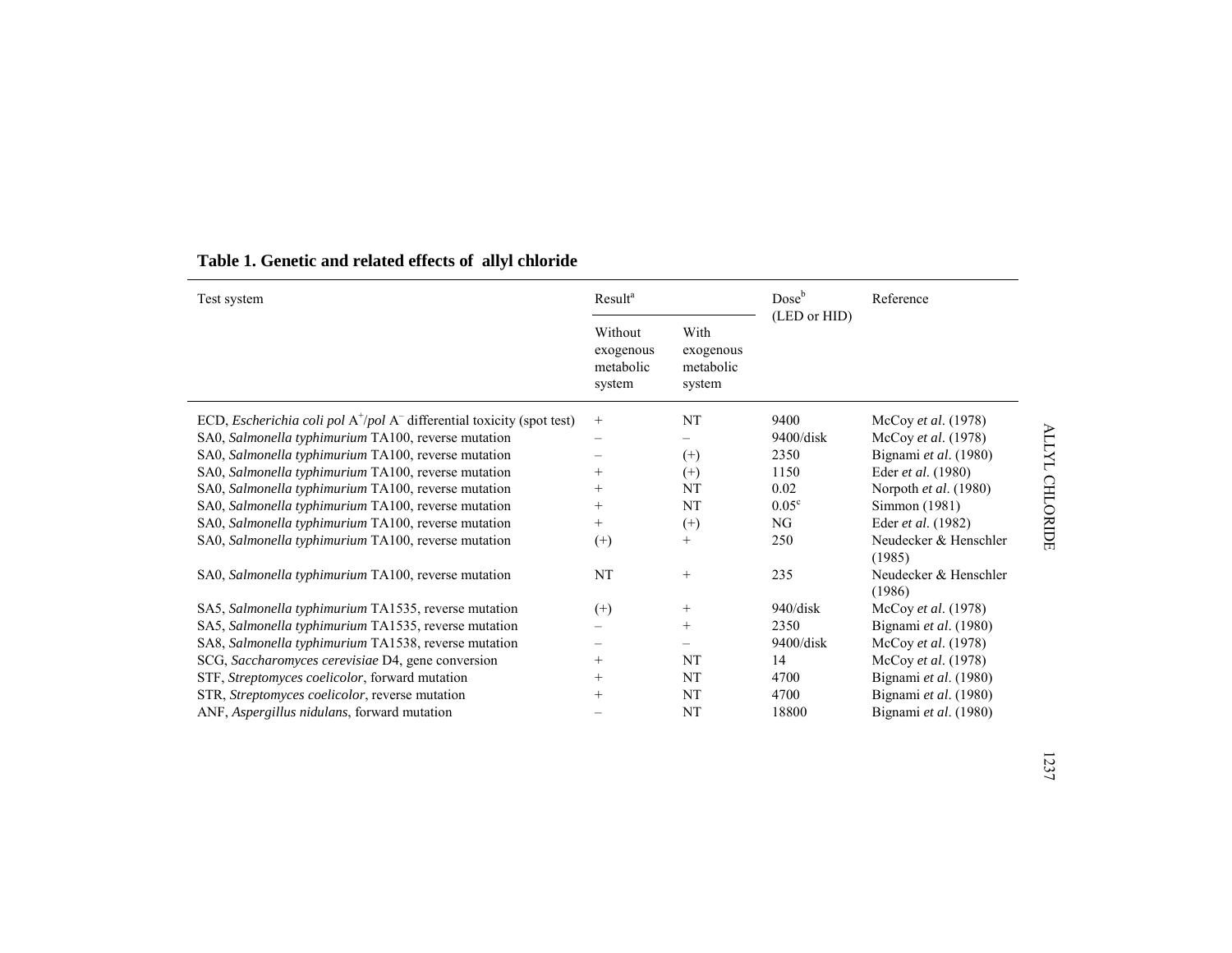|  | Table 1 (contd) |
|--|-----------------|
|  |                 |

| Table 1 (contd)                                                          |                                             |                                          |                                   |              |
|--------------------------------------------------------------------------|---------------------------------------------|------------------------------------------|-----------------------------------|--------------|
| Test system                                                              | Result <sup>a</sup>                         |                                          | Dose <sup>b</sup><br>(LED or HID) | Reference    |
|                                                                          | Without<br>exogenous<br>metabolic<br>system | With<br>exogenous<br>metabolic<br>system |                                   |              |
|                                                                          |                                             |                                          |                                   |              |
| CIC, Chromosomal aberrations, Chinese hamster lung CHL cells<br>in vitro | $^{+}$                                      | $^{+}$                                   | 400                               | JETOC (1997) |

<sup>a</sup> +, positive; (+), weak positive; –, negative; NT, not tested<br><sup>b</sup> LED, lowest effective dose; HID, highest ineffective dose; in-vitro tests,  $\mu g/mL$ ; NG, not given<br><sup>c</sup> Cells were exposed to allyl chloride vapour; dose =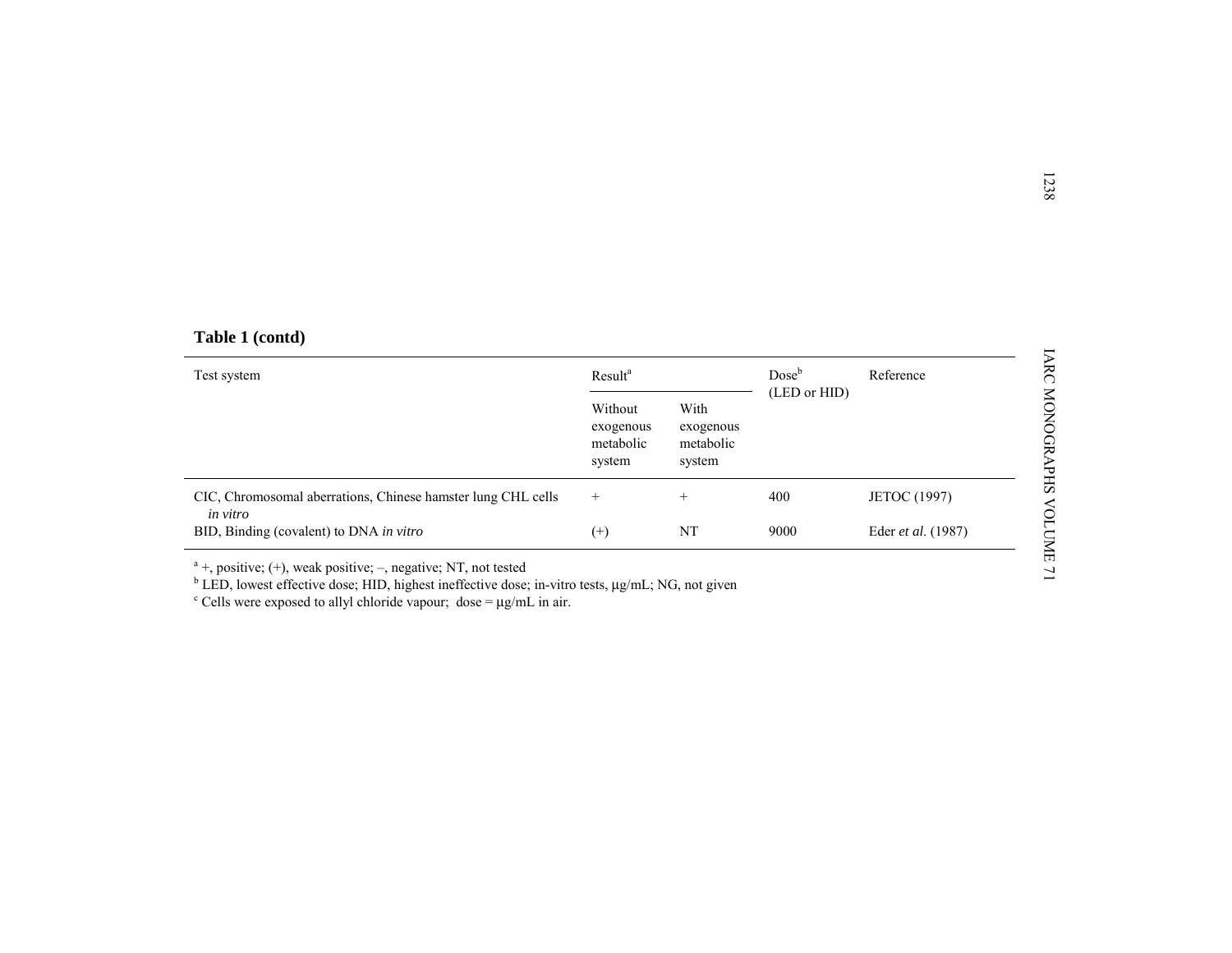- Eder, E., Lutz, D. & Jörns, M. (1987) Allylic compounds bind directly to DNA: investigation of the binding mechanisms *in vitro*. *Chem.-biol. Interact.*, **61**, 97–108
- Enterline, P.E. (1990) Author's reply. *Br. J. ind. Med.*, **47**, 789–790
- Enterline, P.E., Henderson, V. & Marsh, G. (1990) Mortality of workers potentially exposed to epichlorohydrin. *Br. J. ind. Med*., **47**, 269–276
- Gulati, D.K., Witt, K., Anderson, B., Zeiger, E. & Shelby, M.D. (1989) Chromosome aberration and sister chromatid exchange tests in Chinese hamster ovary cells *in vitro*. III. Results with 27 chemicals. *Environ. mol. Mutag.*, **13**, 133–193
- Hardin, B.D., Bond, G.P., Sikov, M.R., Andrew, F.D., Beliles, R.P. & Niemeier, R.W. (1981) Testing of selected workplace chemicals for teratogenic potential. *Scand. J. Work. Environ. Health*, **7** (Suppl. 4), 66–75
- He, F. & Zhang, S.L. (1985) Effects of allyl chloride on occupationally exposed subjects. *Scand. J. Work. Environ. Health*, **11** (Suppl. 4), 43–45
- He, F., Jacobs, J.M. & Scaravilli, F. (1981) The pathology of allyl chloride neurotoxicity in mice. *Acta neuropathol. berl.*, **55**, 125–133
- He, F., Lu, B.Q., Zhang, S., Dong, S., Yu, A. & Wang, B. (1985) Chronic allyl chloride poisoning. An epidemiology, clinical, toxicological and neuropathological study. *G. ital. Med. Lav.*, **7**, 5–15
- IARC (1985) *IARC Monographs on the Evaluation of the Carcinogenic Risk of Chemicals to Humans*, Vol. 36, *Allyl Compounds*, *Aldehydes*, *Epoxides and Peroxides*, Lyon, pp. 39–54
- IARC (1987) *IARC Monographs on the Evaluation of Carcinogenic Risks to Humans*, Supplement 7, *Overall Evaluations of Carcinogenicity: An Updating of* IARC Monographs *Volumes 1 to 42*, Lyon, p. 56
- International Labour Office (1991) *Occupational Exposure Limits for Airborne Toxic Substances*, 3rd Ed. (Occupational Safety and Health Series No. 37), Geneva, pp. 96–97
- JETOC (1997) *Mutagenicity Test Data of Existing Chemical Substances*, Suppl., Tokyo, Japan Chemical Industry Ecology–Toxicology and Information Center, pp. 278–279
- Kneupper, C. & Saathoff, L. (1993) Chlorocarbons, -hydrocarbon, (allyl chloride)*.* In: Kroschwitz, J.I. & Howe-Grant, M., eds, *Kirk-Othmer Encyclopedia of Chemical Technology*, 4th Ed., Vol. 6, New York, John Wiley, pp. 59–69
- Lide, D.R., ed. (1997) *CRC Handbook of Chemistry and Physics*, 78th Ed., Boca Raton, FL, CRC Press, p. 3-288
- McCoy, E.C., Burrows, L. & Rosenkranz, H.S. (1978) Genetic activity of allyl chloride. *Mutat. Res.*, **57**, 11–15
- Neudecker, T. & Henschler, D. (1985) Mutagenicity of chloro-olefins in the *Salmonella*/ mammalian microsome test. I. Allyl chloride mutagenicity re-examined. *Mutat. Res.*, **157**, 145–148
- Neudecker, T. & Henschler, D. (1986) Mutagenicity of chloroolefins in the *Salmonella*/mammalian microsome test. III. Metabolic activation of the allylic chloropropenes allyl chloride, 1,3-dichloropropene, 2,3-dichloro-1-propene, 1,2,3-trichloropropene, 1,1,2,3-tetrachloro-2-propene and hexachloropropene by S9 mix via two different metabolic pathways. *Mutat. Res.*, **170**, 1–9